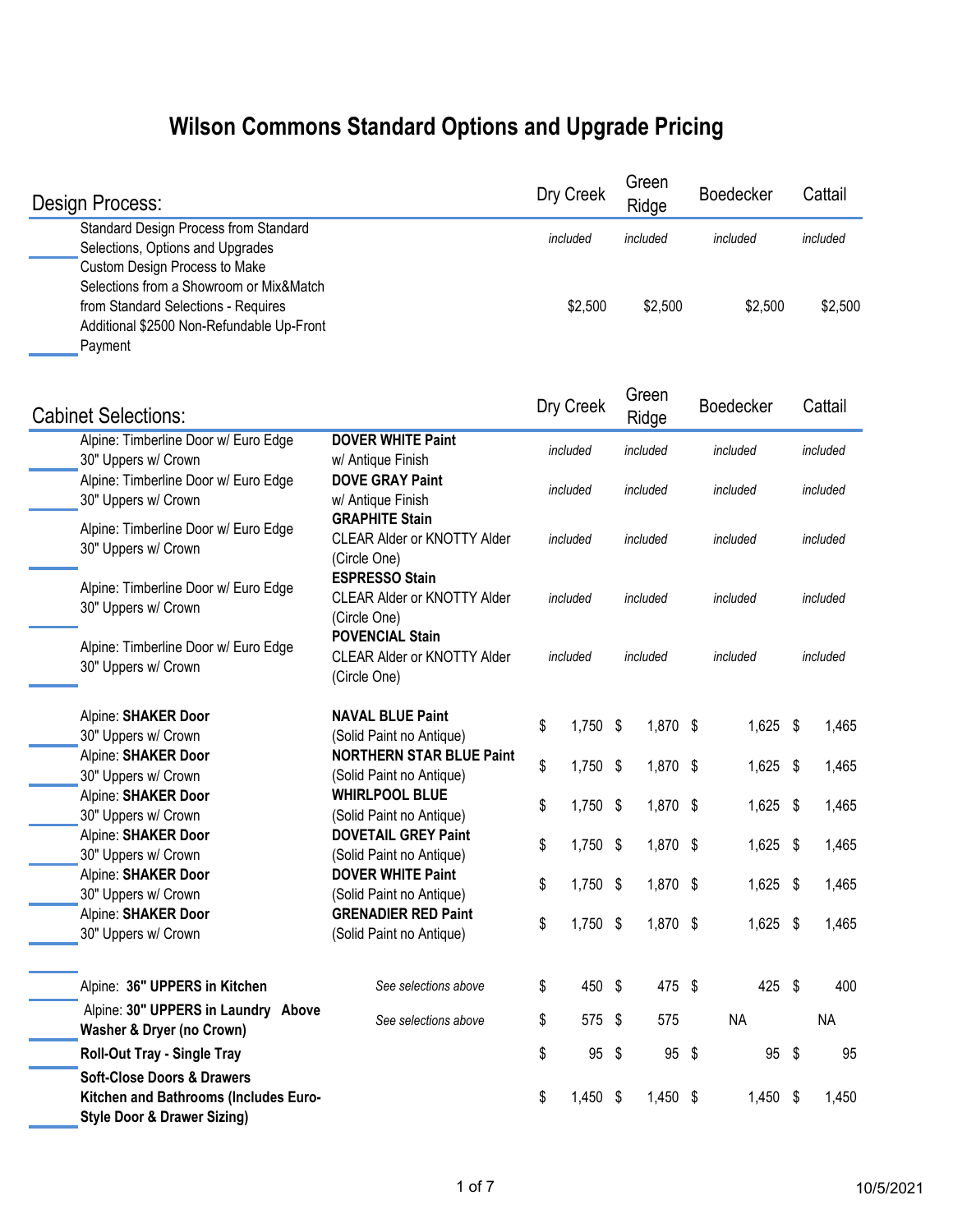| Design Selection:                                                                                              | Dry Creek |          | Green    | Ridge    |          | <b>Boedecker</b> |     | Cattail  |          |  |
|----------------------------------------------------------------------------------------------------------------|-----------|----------|----------|----------|----------|------------------|-----|----------|----------|--|
| Design Package #1 - GRAY                                                                                       |           | included |          | included |          | included         |     | included |          |  |
| Design Package #2 - GRAY                                                                                       | included  |          | included |          |          | included         |     | included |          |  |
| Design Package #3 - GRAY                                                                                       | included  |          | included |          |          | included         |     | included |          |  |
| Design Package #4 - GRAY                                                                                       | included  |          | included |          |          | included         |     | included |          |  |
| Design Package #5 - GRAY                                                                                       | included  |          | included |          |          | included         |     | included |          |  |
| Design Package #6 - WHITE                                                                                      | included  |          | included |          |          | included         |     | included |          |  |
| Design Package #7 - WHITE                                                                                      | included  |          | included |          |          | included         |     | included |          |  |
| Design Package #8 - WHITE                                                                                      |           | included |          | included |          | included         |     |          | included |  |
| Design Package #9 - WHITE                                                                                      | included  |          | included |          |          | included         |     | included |          |  |
| Design Package #10 - WHITE                                                                                     | included  |          | included |          | included |                  |     | included |          |  |
| Design Package #11 - TAN                                                                                       | included  |          |          | included |          | included         |     | included |          |  |
| Design Package #12 - TAN                                                                                       | included  |          | included |          | included |                  |     | included |          |  |
| Design Package #13 - TAN                                                                                       | included  |          | included |          |          | included         |     |          | included |  |
| Design Package #14 - TAN                                                                                       |           | included |          | included | included |                  |     | included |          |  |
| Add 6" Tall Decorative Tile Band in Kitchen<br>Backsplash - Series 1<br><b>FULL Decorative Tile in Kitchen</b> | \$        | 225      | \$       | $225$ \$ |          |                  | 225 | - \$     | 225      |  |
| Backsplash - Series 1                                                                                          | \$        | 825      | \$       | 860 \$   |          |                  | 775 | S        | 725      |  |

| <b>Flooring Upgrade Options:</b>        | Dry Creek |          |     |            |     |            |    |           |  |  |  |  |  | Green<br>Ridge |  | <b>Boedecker</b> |  | Cattail |
|-----------------------------------------|-----------|----------|-----|------------|-----|------------|----|-----------|--|--|--|--|--|----------------|--|------------------|--|---------|
| Extend Vinyl Plank into Living Room     | \$        | 1,935    | \$  | 1,735 \$   |     | 1,415      | Ŝ. | 1,615     |  |  |  |  |  |                |  |                  |  |         |
| Extend Vinyl Plank into Entry Halls     |           | NA.      | \$  | 245        |     | <b>NA</b>  | \$ | 415       |  |  |  |  |  |                |  |                  |  |         |
| Extend Vinyl Plank into Understairs     | \$        | 565      |     | <b>NA</b>  | \$  | 540        |    | <b>NA</b> |  |  |  |  |  |                |  |                  |  |         |
| Extend Vinyl Plank into Master Bedroom  | \$        | 1,510    | \$  | 1,255      | -\$ | 1,870 \$   |    | 1,265     |  |  |  |  |  |                |  |                  |  |         |
| Extend Vinyl Plank into Master WIC      | \$        | 395      |     | <b>NA</b>  | \$  | 310S       |    | 235       |  |  |  |  |  |                |  |                  |  |         |
| Extend Vinyl Plank into Bedroom 2       | \$        | 1,350    | S   | $1,450$ \$ |     | $1,445$ \$ |    | 975       |  |  |  |  |  |                |  |                  |  |         |
| Extend Vinyl Plank into Bedroom 3       | \$        | 1,530 \$ |     | 1,340      |     | <b>NA</b>  |    | NА        |  |  |  |  |  |                |  |                  |  |         |
| Extend Vinyl Plank into 2nd Floor Hall  | \$        | 595      | -\$ | 970 \$     |     | 350        |    | <b>NA</b> |  |  |  |  |  |                |  |                  |  |         |
| Extend Vinyl Plank into Master Bathroom | \$        | $225$ \$ |     | $250$ \$   |     | $225$ \$   |    | 250       |  |  |  |  |  |                |  |                  |  |         |
| Extend Vinyl Plank into Laundry Room    | \$        | $175$ \$ |     | 175 \$     |     | $135$ \$   |    | 135       |  |  |  |  |  |                |  |                  |  |         |
| Extend Vinyl Plank into 2nd Floor Bath  | \$        | 175      | -\$ | $175$ \$   |     | 175        |    | <b>NA</b> |  |  |  |  |  |                |  |                  |  |         |
| Extend Vinyl Plank into Powder Room     | \$        | $265$ \$ |     | 265 \$     |     | 255        |    | <b>NA</b> |  |  |  |  |  |                |  |                  |  |         |
| Extend Vinyl Plank into Stairs          |           | TBD      |     | TBD        |     | TBD        |    | <b>NA</b> |  |  |  |  |  |                |  |                  |  |         |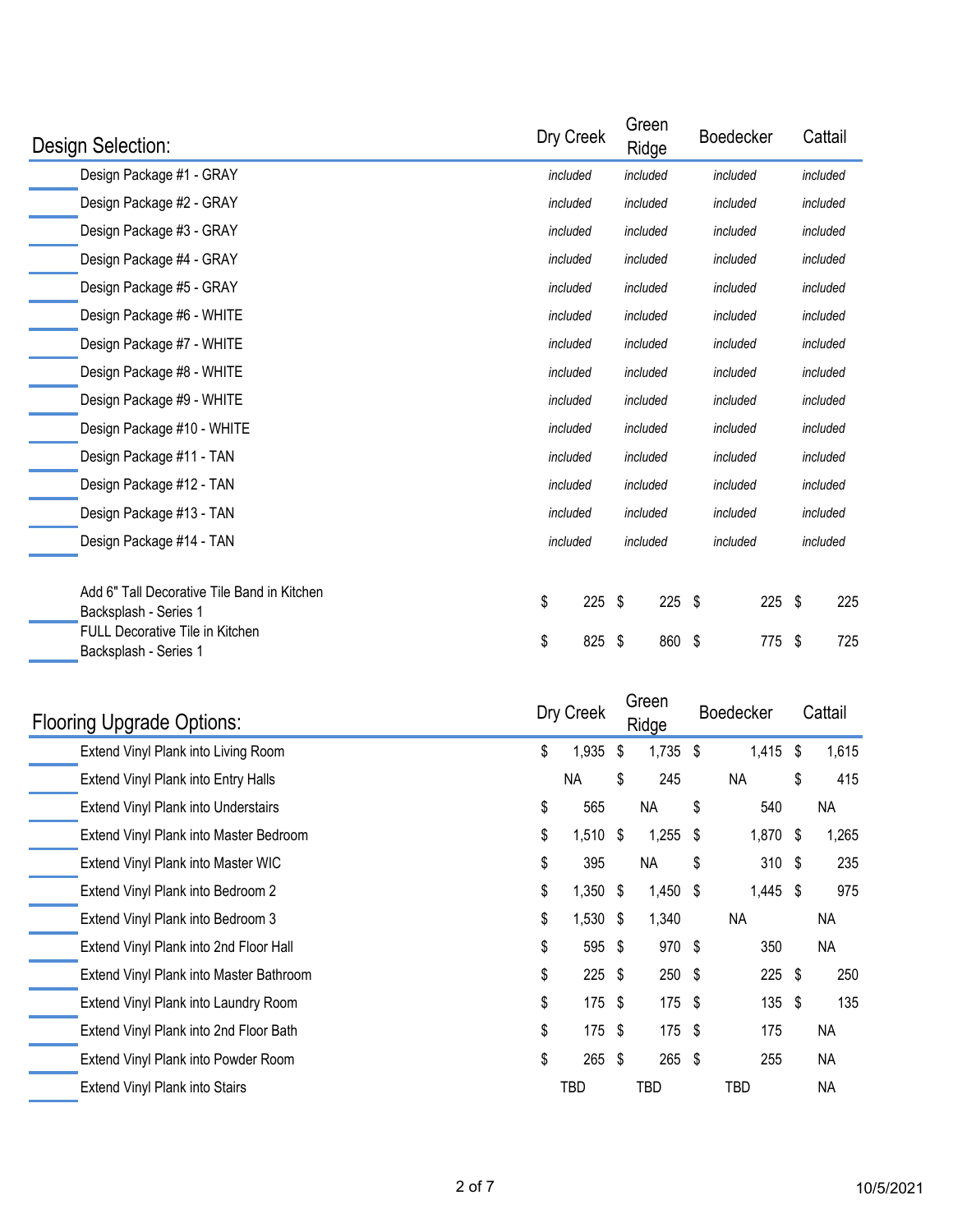| Countertop Upgrade Options:                                            |             |    | Dry Creek |     |            |    | Green<br>Ridge |      | <b>Boedecker</b> |  | Cattail |
|------------------------------------------------------------------------|-------------|----|-----------|-----|------------|----|----------------|------|------------------|--|---------|
| Kitchen                                                                |             |    |           |     |            |    |                |      |                  |  |         |
| Granite or Quartz - Series 1<br><b>Undermount Stainless Steel Sink</b> | Color Name: | \$ | 2,750     | \$  | $2,540$ \$ |    | 2,650          | -\$  | 2,220            |  |         |
| Granite or Quartz - Series 2<br><b>Undermount Stainless Steel Sink</b> | Color Name: | \$ | 3,350     | \$  | $3,075$ \$ |    | 3,225          | -\$  | 2,725            |  |         |
| Master Bath                                                            |             |    |           |     |            |    |                |      |                  |  |         |
| Granite or Quartz - Series 1<br>Undermount White Sink                  | Color Name: | \$ | 750       | \$  | 740 \$     |    | 650            | \$   | 700              |  |         |
| Granite or Quartz - Series 2<br><b>Undermount White Sink</b>           | Color Name: | \$ | 880       | \$  | 860 \$     |    | 760            | \$   | 910              |  |         |
| Guest Bath                                                             |             |    |           |     |            |    |                |      |                  |  |         |
| Granite or Quartz - Series 1<br>Undermount White Sink                  | Color Name: | \$ | 490       | -\$ | 520 \$     |    | 480            | - \$ | 520              |  |         |
| Granite or Quartz - Series 2<br>Undermount White Sink                  | Color Name: | \$ | 560 \$    |     | 595 \$     |    | 545 \$         |      | 595              |  |         |
| Composite Kitchen sink                                                 | Color Name: | \$ | $210$ \$  |     | $210$ \$   |    | $210$ \$       |      | 210              |  |         |
| Rectangle Sink in Bath (1) - LS2014                                    | Color Name: | \$ | 125       | -\$ | 125        | \$ | 125            | -\$  | 125              |  |         |

| <b>Carpet Selection:</b>                                                      |                           | Dry Creek        | Green<br>Ridge   | <b>Boedecker</b> |      | Cattail  |
|-------------------------------------------------------------------------------|---------------------------|------------------|------------------|------------------|------|----------|
| Mohawk - Simply Grey I:                                                       | 879 Slate                 | included         | included         | included         |      | included |
| Mohawk - Simply Grey I:                                                       | 848 Starry Taupe          | included         | included         | included         |      | included |
| Shaw - Shake it Up:                                                           | 510 Cement                | included         | included         | included         |      | included |
| Shaw - Shake it Up:                                                           | <b>710 Forever Pewter</b> | included         | included         | included         |      | included |
| Upgrade *Pricing for Standard Layout w/o<br>Other Flooring Upgrades/Additions |                           |                  |                  |                  |      |          |
| Shaw - All Over It:                                                           | 503 Stone Path            | \$<br>810 \$     | 670 \$           | 590 \$           |      | 480      |
| Shaw - All Over It:                                                           | 710 Weathered             | \$<br>810 \$     | 670 \$           | 590              | - \$ | 480      |
| Upgrade *Pricing for Standard Layout w/o<br>Other Flooring Upgrades/Additions |                           |                  |                  |                  |      |          |
| Mohawk SP075:                                                                 | Color <sub>09</sub>       | \$<br>$1,275$ \$ | $1,115$ \$       | $1,050$ \$       |      | 770      |
| Mohawk SP075:                                                                 | Color 11                  | \$<br>1,275      | \$<br>$1,115$ \$ | $1,050$ \$       |      | 770      |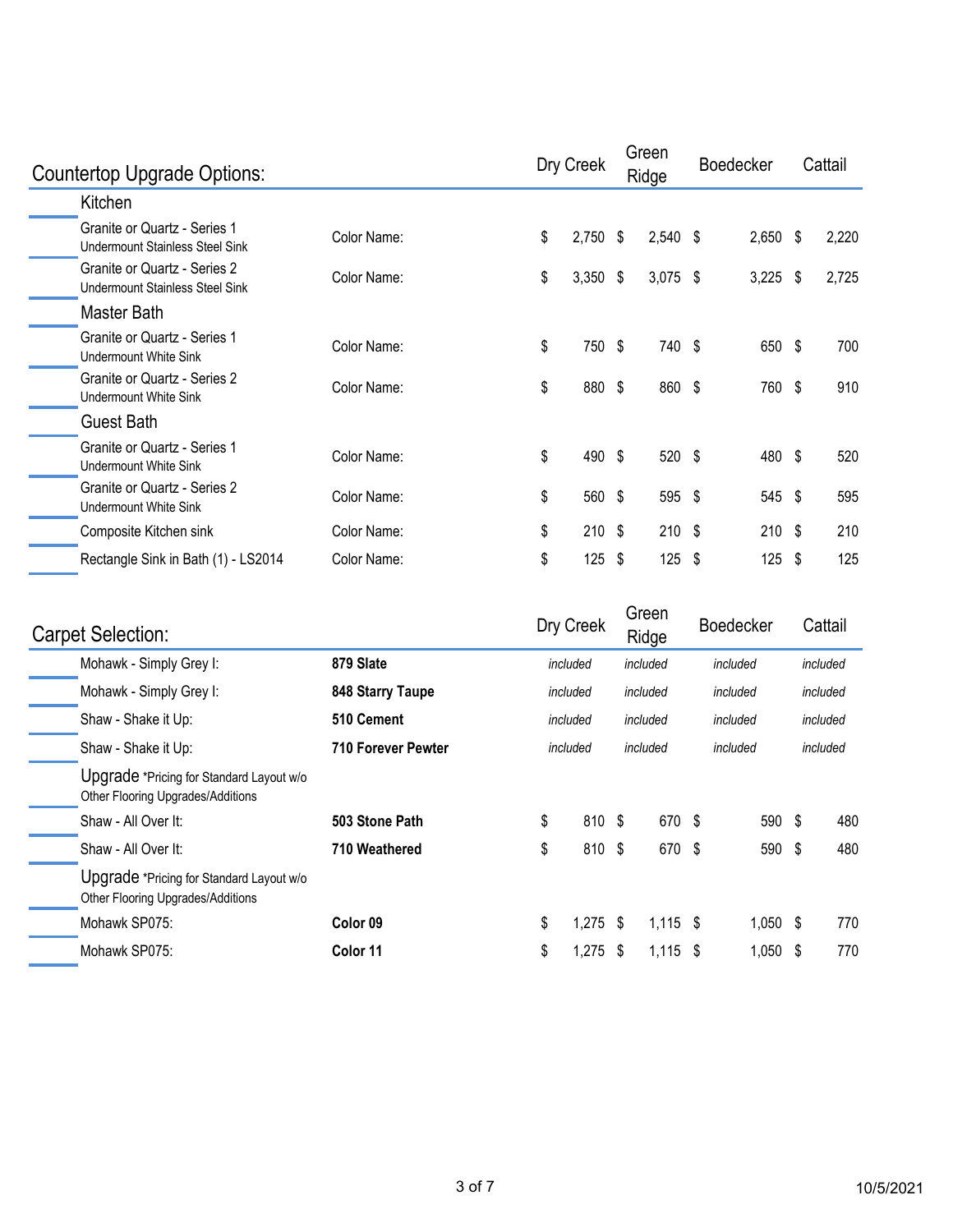| <b>Interior Paint Selection:</b>                                                                                        |                                             | Dry Creek    | Green<br>Ridge | Boedecker        | Cattail  |  |  |
|-------------------------------------------------------------------------------------------------------------------------|---------------------------------------------|--------------|----------------|------------------|----------|--|--|
| Sherwin Williams, Satin Finish<br>Walls & Ceilings Same Color<br>(White Trim & Doors)                                   | Colonnade Gray 7641                         | included     | included       | included         | included |  |  |
| Sherwin Williams, Satin Finish<br>Walls & Ceilings Same Color<br>(White Trim & Doors)                                   | <b>Agreeable Gray 7029</b>                  | included     | included       | included         | included |  |  |
| Sherwin Williams, Satin Finish<br>Walls & Ceilings Same Color<br>(White Trim & Doors)<br>Sherwin Williams, Satin Finish | <b>Accessible Beige 7036</b>                | included     | included       | included         | included |  |  |
| Walls & Ceilings Same Color<br>(White Trim & Doors)<br>Sherwin Williams, Satin Finish                                   | Toque White 7003                            | included     | included       | included         | included |  |  |
| Walls & Ceilings Same Color<br>(White Trim & Doors)                                                                     | Drift of Mist 9166                          | included     | included       | included         | included |  |  |
| <b>Faucet Selection:</b>                                                                                                |                                             | Dry Creek    | Green<br>Ridge | <b>Boedecker</b> | Cattail  |  |  |
| Kitchen                                                                                                                 |                                             |              |                |                  |          |  |  |
| Westchester Pull-Down                                                                                                   | <b>Stainless Steel</b><br>P7923LF-SS        | included     | included       | included         | included |  |  |
| Westchester Pull-Down                                                                                                   | Oil Rubbed Bronze<br>P7923LF-OB             | included     | included       | included         | included |  |  |
| Elmhurst Pull-Down                                                                                                      | <b>Stainless Steel</b><br><b>P7965LF-SS</b> | included     | included       | included         | included |  |  |
| Elmhurst Pull-Down                                                                                                      | Oil Rubbed Bronze<br>P7965LF-OB             | included     | included       | included         | included |  |  |
| Bathroom                                                                                                                |                                             |              |                |                  |          |  |  |
| Westchester 4" Centerset<br>w/ Matching Shower                                                                          | <b>Brushed Nickel</b><br>P2523LF-BN         | included     | included       | included         | included |  |  |
| Westchester 4" Centerset<br>w/ Matching Shower                                                                          | Oil Rubbed Bronze<br>P2523LF-OB             | included     | included       | included         | included |  |  |
| Elmhurst 4" Centerset<br>w/ Matching Shower                                                                             | <b>Brushed Nickel</b><br>P2565LF-BN         | included     | included       | included         | included |  |  |
| Elmhurst 4" Centerset<br>w/ Matching Shower                                                                             | Oil Rubbed Bronze<br>P2565LF-OB             | included     | included       | included         | included |  |  |
| 2nd sink in Master bath (if applicable)                                                                                 |                                             | \$<br>485 \$ | 485 \$         | 485 \$           | 485      |  |  |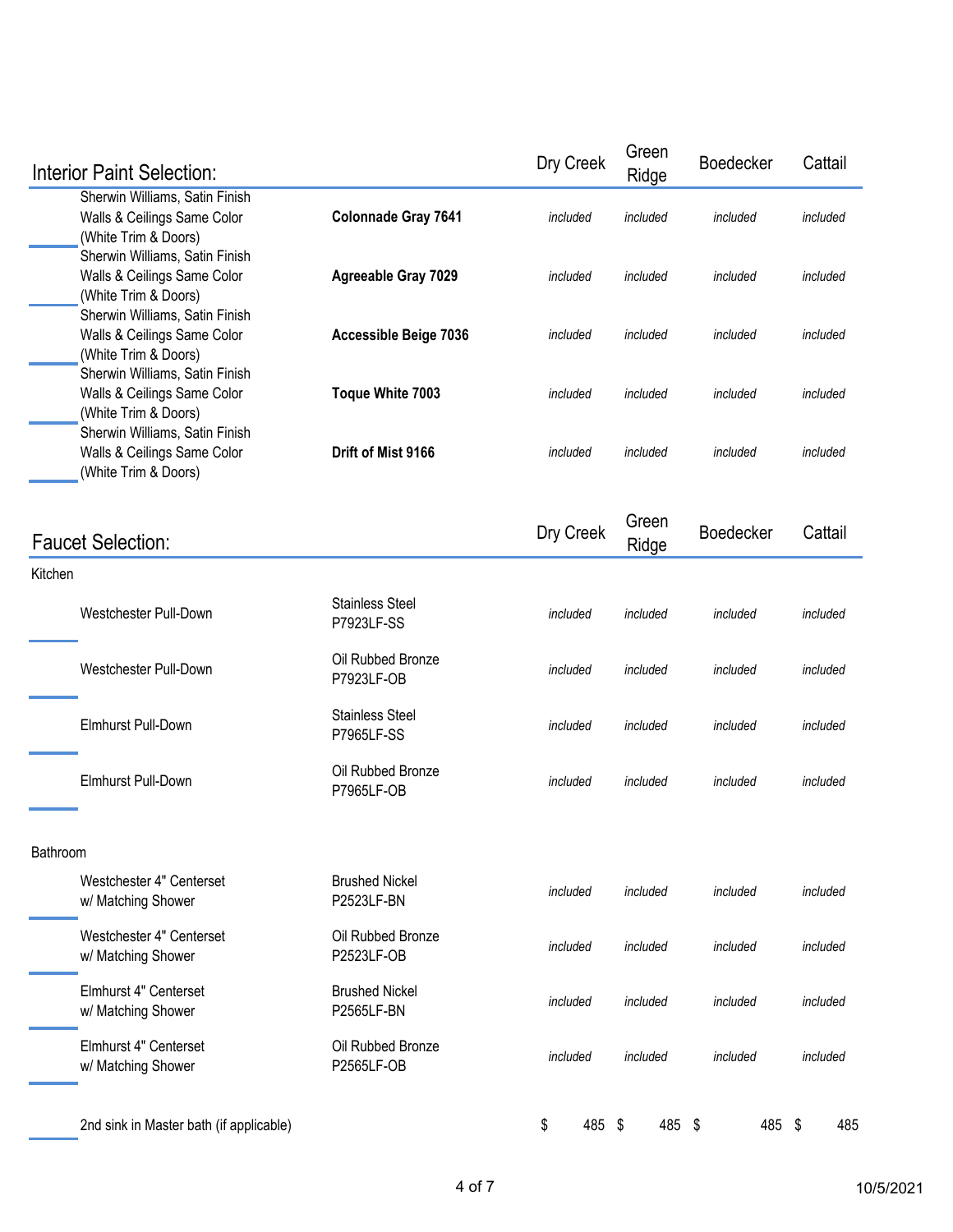| Interior Lighting Selection:                |                          | Dry Creek |                      |  | Green<br>Ridge |          | <b>Boedecker</b> |  | Cattail  |  |
|---------------------------------------------|--------------------------|-----------|----------------------|--|----------------|----------|------------------|--|----------|--|
| Corona Package                              | <b>Oil Rubbed Bronze</b> | included  |                      |  | included       |          | included         |  | included |  |
| Corona Package                              | <b>Satin Nickel</b>      |           | included<br>included |  |                | included |                  |  | included |  |
| <b>Basix Package</b>                        | <b>Oil Rubbed Bronze</b> | included  |                      |  | included       | included |                  |  | included |  |
| <b>Basix Package</b>                        | <b>Satin Nickel</b>      |           | included             |  | included       |          | included         |  | included |  |
| Undercabinet Lighting<br>switch 2 locations |                          | \$        | $315$ \$             |  | $315$ \$       |          | $315$ \$         |  | 315      |  |
| Add Ceiling Fan - prewire & wall control    |                          | \$        | 475 \$               |  | 475 \$         |          | 475 \$           |  | 475      |  |
|                                             |                          |           |                      |  | Graan          |          |                  |  |          |  |

| Door Lever Selection:  |                        | Dry Creek | uleell<br>Ridge | <b>Boedecker</b> | Cattail  |
|------------------------|------------------------|-----------|-----------------|------------------|----------|
| Kwikset - Balboa Lever | <b>Venetian Bronze</b> | included  | included        | included         | included |
| Kwikset - Balboa Lever | <b>Satin Nickel</b>    | included  | included        | included         | included |

| <b>Appliance Selections:</b>                                 |                        |          | Dry Creek            |          | Green<br>Ridge |          | <b>Boedecker</b> |     | Cattail  |
|--------------------------------------------------------------|------------------------|----------|----------------------|----------|----------------|----------|------------------|-----|----------|
| GE: Elec Range - JB645                                       | <b>Stainless Steel</b> |          | included             | included |                | included |                  |     | included |
| GE: Dishwasher - GDT550                                      | <b>Stainless Steel</b> |          | included             | included |                |          | included         |     | included |
| GE: Microwave - JVM3160                                      | <b>Stainless Steel</b> |          | included<br>included |          |                | included |                  |     | included |
| GE: Fridge -Side by Side - GSS25                             | <b>Stainless Steel</b> |          | \$<br>1,840          | -\$      | 1,840 \$       |          | 1,840 \$         |     | 1,840    |
| GE: Fridge - French Door - GFE26                             | <b>Stainless Steel</b> |          | \$<br>2,650          | \$       | $2,650$ \$     |          | $2,650$ \$       |     | 2,650    |
| GE: Fridge - Counter Depth Profile - PYE22 Stainless Steel   |                        |          | \$<br>$3,175$ \$     |          | $3,175$ \$     |          | $3,175$ \$       |     | 3,175    |
| GE: Gas Range - JGBS66<br>(w/ Gas line & Venting)            | <b>Stainless Steel</b> |          | \$<br>675 \$         |          | 675 \$         |          | 675 \$           |     | 675      |
| GE: Gas Range - Slide in - JGS760<br>(w/ Gas line & Venting) | <b>Stainless Steel</b> |          | \$<br>1,930          | \$       | 1,930 \$       |          | $1,930$ \$       |     | 1,930    |
| GE: Dishwasher - Profile - PDT715                            | <b>Stainless Steel</b> |          | \$<br>$375$ \$       |          | 375 \$         |          | $375$ \$         |     | 375      |
| GE: Microwave - Profile - PVM9005                            | <b>Stainless Steel</b> |          | \$<br>355            | -\$      | $355$ \$       |          | 355              | -\$ | 355      |
| GE: Washer - GTW725                                          | Gray                   | Or White | \$<br>985 \$         |          | 985            |          | n/a              |     | n/a      |
| GE: Dryer - GTD72                                            | Gray                   | Or White | \$<br>945 \$         |          | 945            |          | n/a              |     | n/a      |
| GE: Stacked Washer & Dryer - GUD27                           | Gray                   | Or White | n/a                  | \$       | 1,870 \$       |          | 1,870 \$         |     | 1,870    |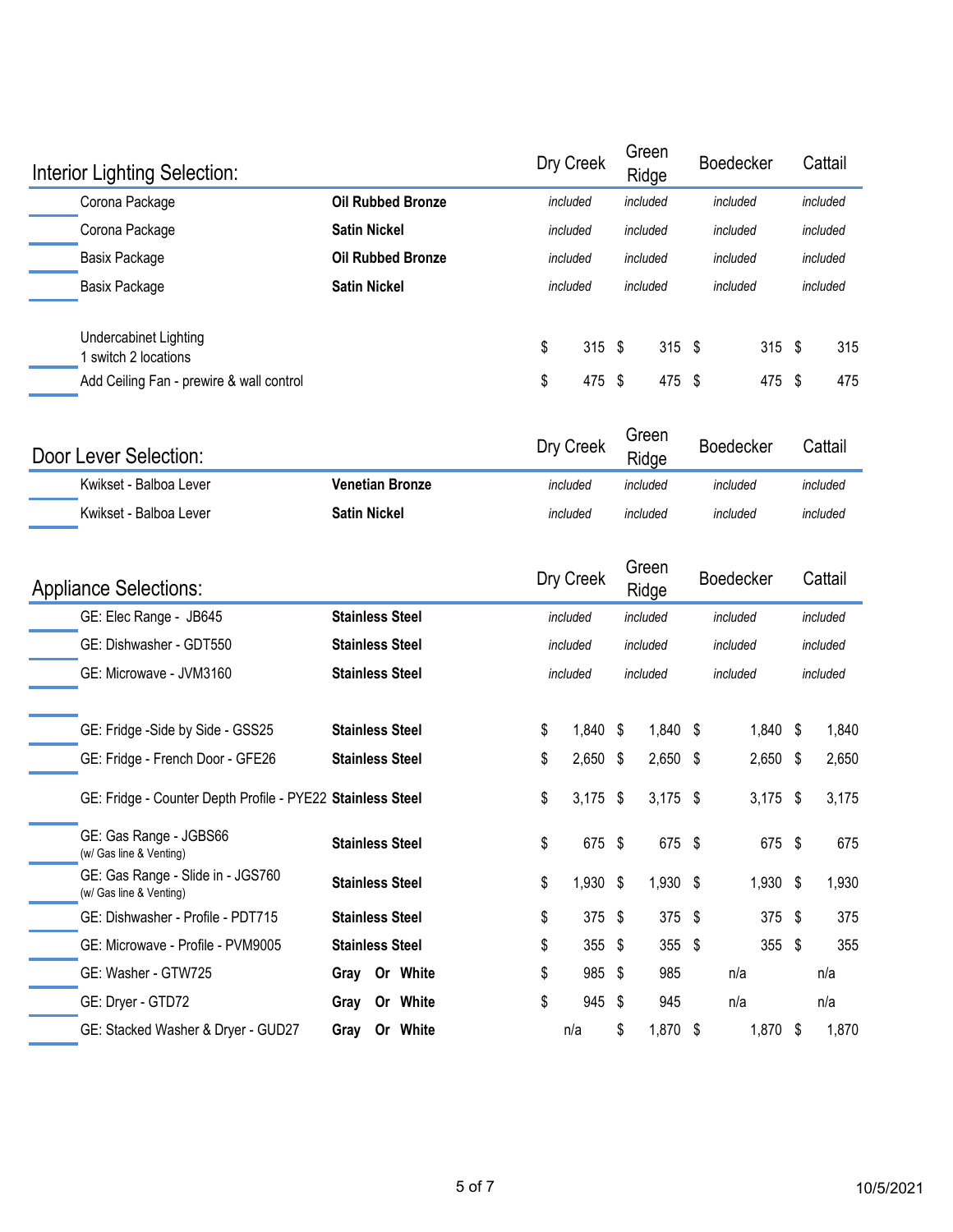| HVAC:                                              | Dry Creek |           |      | Green<br>Ridge | <b>Boedecker</b> |          | Cattail   |
|----------------------------------------------------|-----------|-----------|------|----------------|------------------|----------|-----------|
| Vent Range Hood to Exterior<br>with Electric Range | \$        | 520       | - \$ | 520 \$         |                  | 520      | \$<br>520 |
| Garage Door:                                       |           | Dry Creek |      | Green<br>Ridge | <b>Boedecker</b> |          | Cattail   |
| 8ft Tall Garage Door                               | \$        | 250       | \$   | $250$ \$       |                  | $250$ \$ | 250       |
| Add Keypad                                         | \$        | 70 \$     |      | 70 \$          |                  | 70 \$    | 70        |

| <b>Electrical Additions:</b>                                            | Dry Creek |          |    |                 |     |          |    |     |  |  |  |  |  |  |  |  |  |  |  |  | Green<br>Ridge |  | <b>Boedecker</b> |  | Cattail |  |
|-------------------------------------------------------------------------|-----------|----------|----|-----------------|-----|----------|----|-----|--|--|--|--|--|--|--|--|--|--|--|--|----------------|--|------------------|--|---------|--|
| <b>Additional Interior Outlet</b>                                       | \$        | 70 \$    |    | 70 \$           |     | 70 \$    |    | 70  |  |  |  |  |  |  |  |  |  |  |  |  |                |  |                  |  |         |  |
| <b>Additional TV Coax</b>                                               | \$        | 70 \$    |    | 70 \$           | 70  |          | \$ | 70  |  |  |  |  |  |  |  |  |  |  |  |  |                |  |                  |  |         |  |
| Additional cat5e phone or Data jack                                     | \$        | 70 \$    |    | 70 \$           | 70  | - \$     |    | 70  |  |  |  |  |  |  |  |  |  |  |  |  |                |  |                  |  |         |  |
| <b>Additional Floor Outlet - Brass</b>                                  | \$        | $125$ \$ |    | $125$ \$        |     | $125$ \$ |    | 125 |  |  |  |  |  |  |  |  |  |  |  |  |                |  |                  |  |         |  |
| <b>Additional Switch</b>                                                | \$        | $50*$    |    | 50 <sup>5</sup> |     | $50*$    |    | 50  |  |  |  |  |  |  |  |  |  |  |  |  |                |  |                  |  |         |  |
| Additional Can Light                                                    | \$        | $125$ \$ |    | $125$ \$        |     | $125$ \$ |    | 125 |  |  |  |  |  |  |  |  |  |  |  |  |                |  |                  |  |         |  |
| Additional Keyless Light                                                | \$        | $50*$    |    | 50 <sup>°</sup> |     | $50*$    |    | 50  |  |  |  |  |  |  |  |  |  |  |  |  |                |  |                  |  |         |  |
| Dedicated Outlet for Freezer                                            | \$        | $135$ \$ |    | $135$ \$        |     | $135$ \$ |    | 135 |  |  |  |  |  |  |  |  |  |  |  |  |                |  |                  |  |         |  |
| <b>Additional Exterior Outlet</b>                                       | \$        | $125$ \$ |    | $125$ \$        |     | $125$ \$ |    | 125 |  |  |  |  |  |  |  |  |  |  |  |  |                |  |                  |  |         |  |
| Hottub Disconnect - 220 50Amp                                           | \$        | 480 \$   |    | 480 \$          |     | 480 \$   |    | 480 |  |  |  |  |  |  |  |  |  |  |  |  |                |  |                  |  |         |  |
| Outlet in Garage for Electric Car<br>220 50 amp                         | \$        | $375$ \$ |    | 375 \$          |     | $375$ \$ |    | 375 |  |  |  |  |  |  |  |  |  |  |  |  |                |  |                  |  |         |  |
| <b>Additional Exterior Light</b>                                        | \$        | 195 \$   |    | 195 \$          |     | 195 \$   |    | 195 |  |  |  |  |  |  |  |  |  |  |  |  |                |  |                  |  |         |  |
| PreWire for Ceiling Fan in Living Room<br>(NO Fan) Includes Wall Switch | \$        | 195      | \$ | 195 \$          | 195 |          | S  | 195 |  |  |  |  |  |  |  |  |  |  |  |  |                |  |                  |  |         |  |

| <b>Plumbing Additions:</b>                                                      |    | Dry Creek         |  | Green<br>Ridge   | <b>Boedecker</b> |                  | Cattail |
|---------------------------------------------------------------------------------|----|-------------------|--|------------------|------------------|------------------|---------|
| Upgrade to Vikrell Acrylic Tub with Series 1<br>Tile Surround in Guest Bathroom | \$ | 850 \$            |  | 850 \$           |                  | 850 \$           | 850     |
| Add Gas Line for Grill on Exterior                                              | S  | $305 \text{ } $s$ |  | $305 \text{ } $$ |                  | 305 <sup>5</sup> | 305     |
| Composite Kitchen Sink -<br>Top Mount on Standard Laminate Counter              | S  | 270 \$            |  | 270S             |                  | 270 \$           | 270     |

÷,